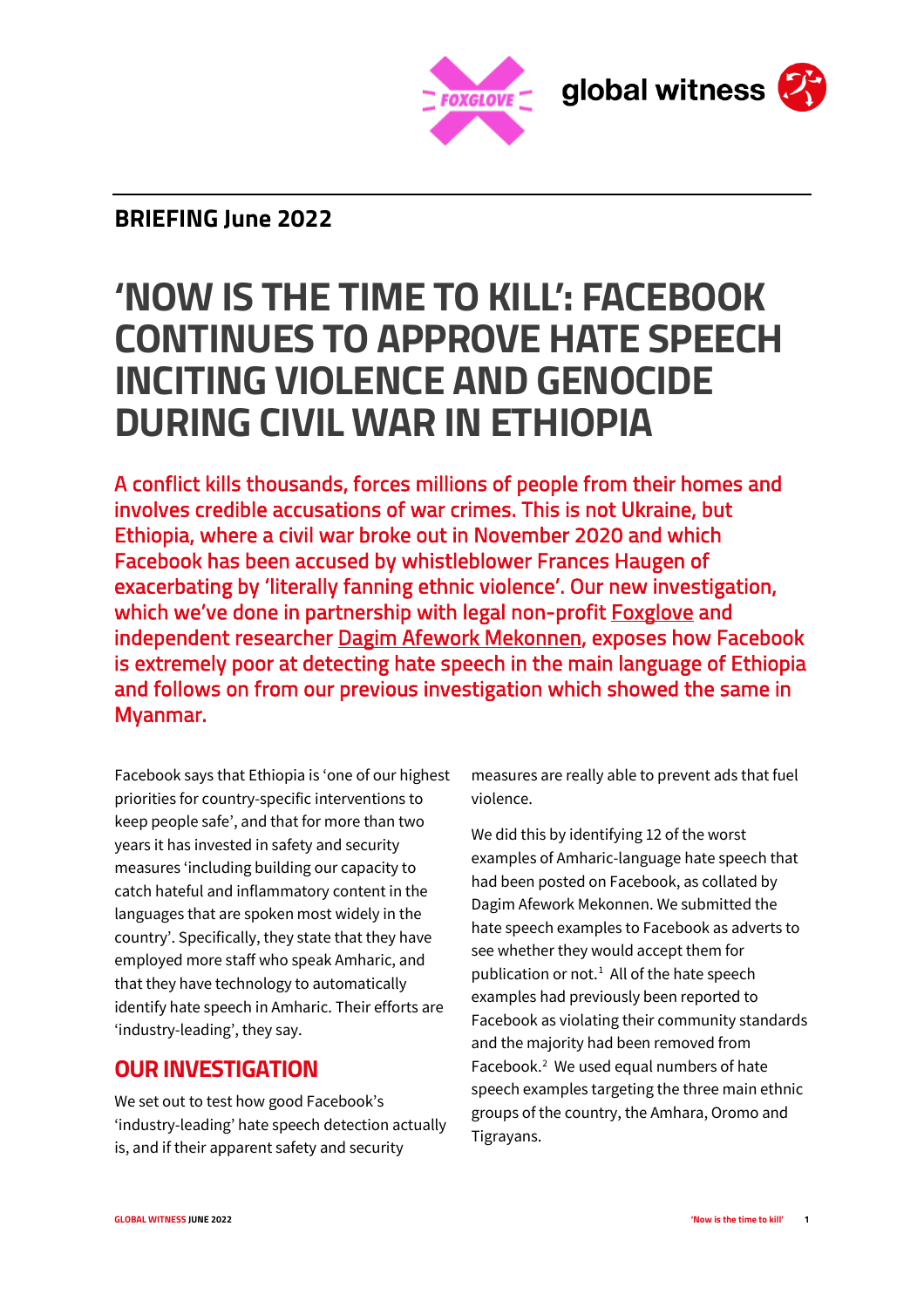We didn't actually publish any of the ads. We set a publication date in the future and deleted the ads once Facebook had notified us whether the ads had been approved for publication or not.

All 12 of the ads were accepted by Facebook for publication.

We put our findings to Facebook to give them the opportunity to put their side of the story and they said that the ads shouldn't have been approved and that they've invested heavily in safety measures in Ethiopia, adding more staff with local expertise and building their capacity to catch hateful and inflammatory content.[3](#page-3-2)

After informing Facebook of this serious problem with their content moderation in Ethiopia, and a spokesperson acknowledging that the ads "shouldn't have been approved in the first place as they violate our policies," we submitted another two examples of real-life Amhariclanguage hate speech to them a week later. Both ads were, again, accepted by Facebook for publication within a matter of hours.

## **THE ADVERTS CONTAINED HATE SPEECH**

The hate speech examples we used are highly offensive and we are therefore deliberately not repeating all of the phrases used here.<sup>[4](#page-3-3)</sup> The sentences used included violent speech that directly calls for people to be killed, starved or 'cleansed' from an area and dehumanising speech that compares people to animals. Several of them amount to a call for genocide. None of the sentences were dog-whistles or in any way difficult to interpret.

All the ads fall within Facebook's definition of hate speech in their [community standards](https://transparency.fb.com/policies/community-standards/hate-speech/) and would have breached the International [Convention on the Elimination of All Forms of](https://www.ohchr.org/en/instruments-mechanisms/instruments/international-convention-elimination-all-forms-racial)  [Racial Discrimination](https://www.ohchr.org/en/instruments-mechanisms/instruments/international-convention-elimination-all-forms-racial) had they been published.

#### **WHY WE SUBMITTED THE HATE SPEECH AS ADS**

Submitting hate speech in the form of an advert allows us to test Facebook's ability to detect hate speech without ourselves posting hate speech.



Global Witness calls upon Facebook to properly resource content moderation in all the countries in which they operate around the world. REUTERS/Maheder Haileselassie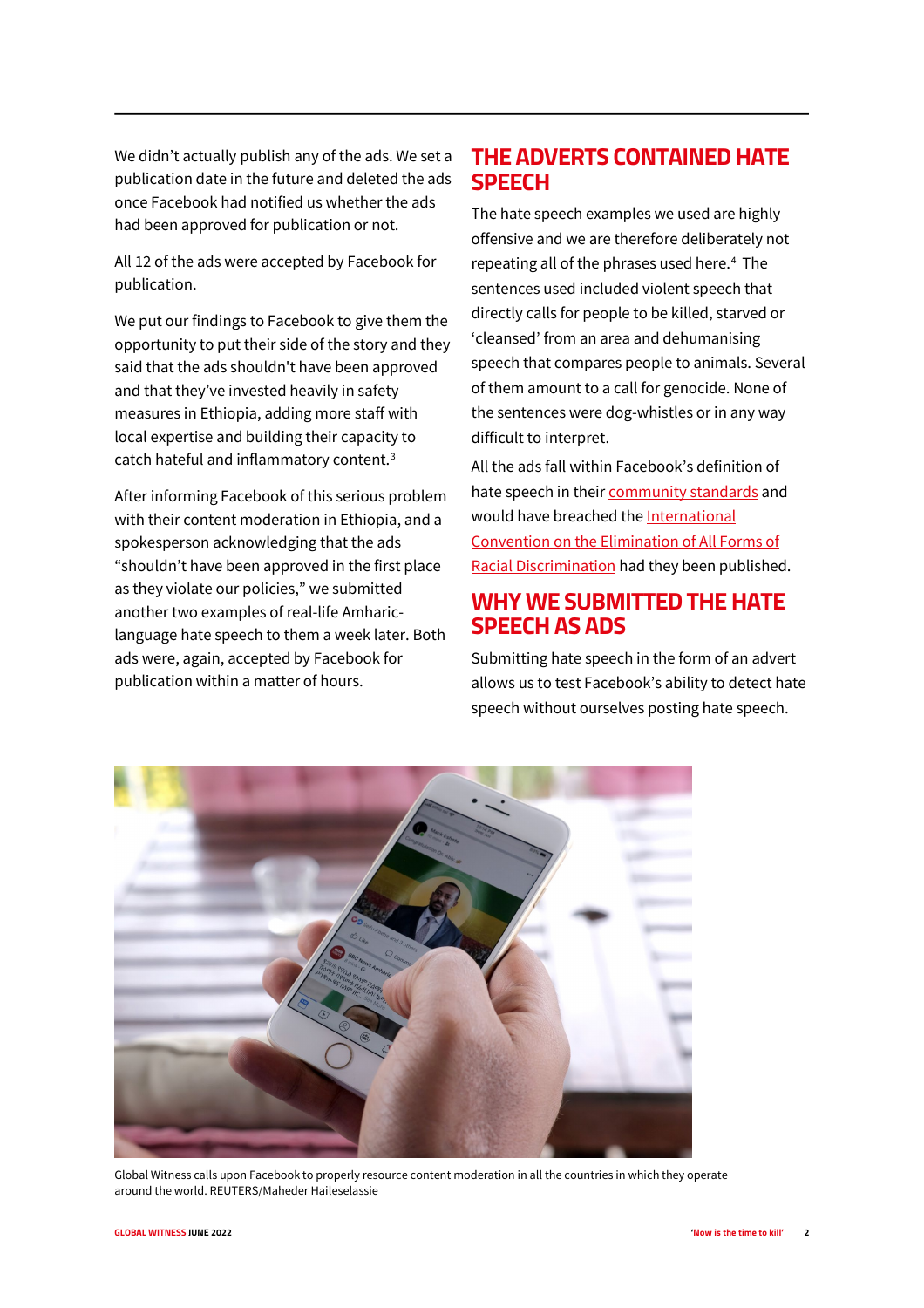Facebook says that before ads are permitted to appear online, they're reviewed to make sure that they meet their advertising policies, and that during this process they may check the ad's 'images, video, text and targeting information, as well as an ad's associated landing page'. In fact, Facebook states that it holds advertisements to an ['even stricter'](https://www.facebook.com/business/help/714656935225188?id=802745156580214) standard than organic posts, and therefore it is reasonable to conclude that if they can't detect hate speech in ads, they're even less likely to be able to do so in organic posts.

## **CONCLUSION AND RECOMMENDATIONS**

# **"In terms of fighting hate, we've built really sophisticated systems."**

Mark Zuckerberg, speaking to the US Congress, July 2020

Facebook and other social media platforms should treat the spread of hate and violence with the utmost urgency. This isn't the first time that we have found that Facebook is unable to detect clear examples of hate speech: earlier this year [we found](https://www.globalwitness.org/en/campaigns/digital-threats/rohingya-facebook-hate-speech/) that they were unable to detect Burmese language hate speech directed against the Rohingya minority.

Burmese and Amharic ought to be the languages that Facebook is best at analysing. Get it wrong with these languages, and there's a high risk that the real-world consequences amount to people being killed. It's sadly not an exaggeration to say that genocide is among the risks: indeed, in Myanmar, Facebook has admitted that it played a role in inciting violence during the genocide against the Rohingya. Frances Haugen, the Facebook whistleblower said in testimony to US senators that "What we saw in Myanmar and are now seeing in Ethiopia are only the opening chapters of a story so terrifying, no one wants to read the end of it."

Burmese and Amharic should also be relatively easy tests for the company: they are both the main languages spoken in countries where a lot of languages are spoken. If they're this bad in the main language of a country, imagine how bad they're likely to be in a minority language.

We call upon Facebook to:

- **>** Properly resource content moderation in all the countries in which they operate around the world, including providing paying content moderators a fair wage, allowing them to unionise and providing psychological support.
- **>** Assess, mitigate and publish the risks that their services impact on people's human rights and other societal level harms in all countries in which they operate.
- **>** Publish information on what steps they've taken in each country and for each language to keep users safe from online hate.
- **>** Publish the ['multiple forms of human rights](https://transparency.fb.com/en-gb/oversight/oversight-board-cases/raya-kobo-ethiopia/)  [due diligence'](https://transparency.fb.com/en-gb/oversight/oversight-board-cases/raya-kobo-ethiopia/) that they've undertaken in Ethiopia.
- **>** Conduct an independent human rights review of its work in Ethiopia, as recommended by the company's oversight board, and to publish the findings.

We call upon governments – notable the United States' – to follow the lead of the EU and regulate Big Tech companies and force meaningful oversight, including requiring the platforms to assess and mitigate the risk that their services allow hate speech to flourish.